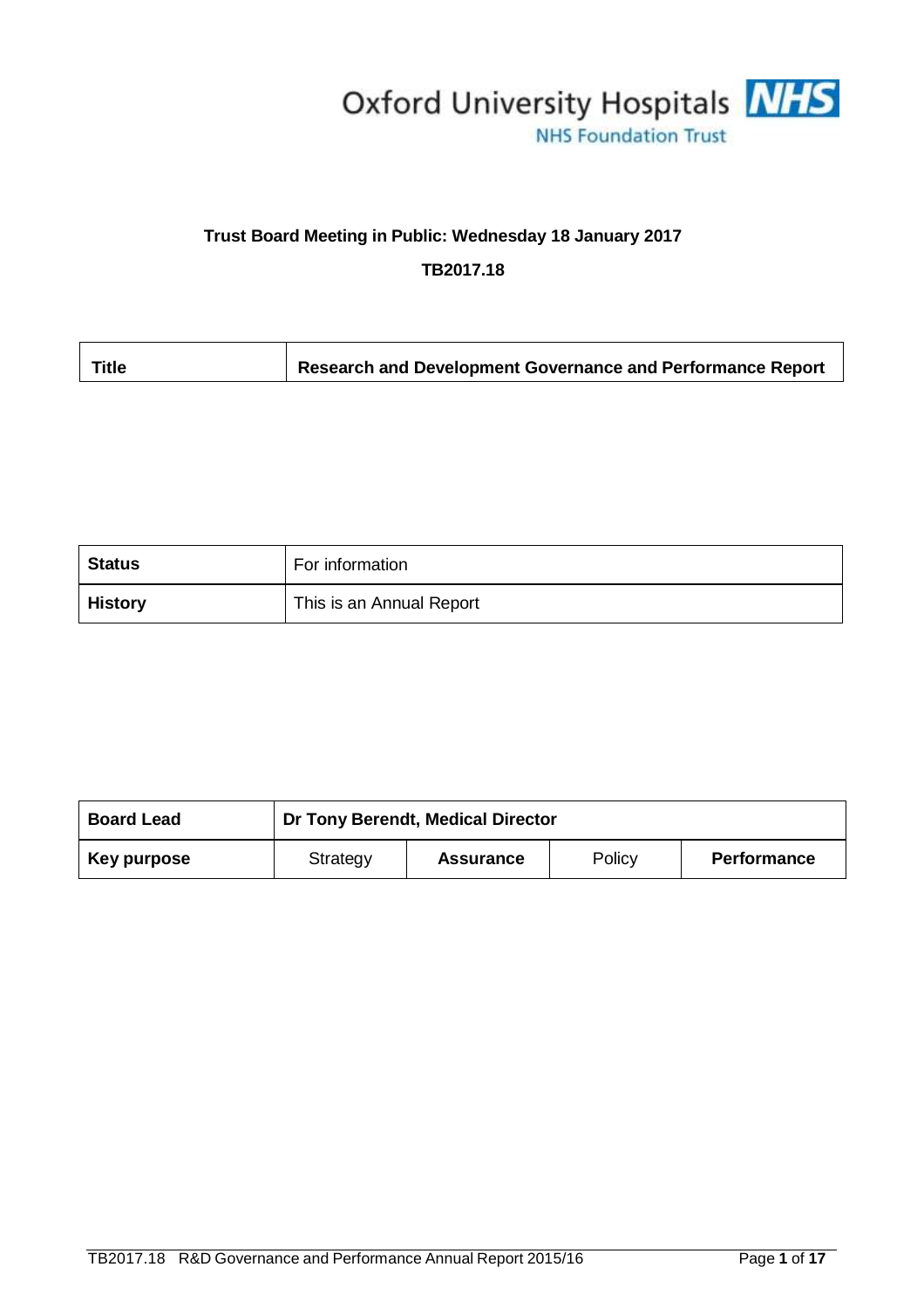## **Executive Summary**

- 1. This paper presents the Research and Development Governance and Performance Report.
- 2. Clinical research is of major strategic and reputational importance to the Trust. OUH is highly active in clinical research, with ongoing clinical research studies in all Divisions. The Trust has a close partnership with the University of Oxford in clinical research, exemplified by the renewal of the NIHR Biomedical Research Centre (BRC), incorporating the Biomedical Research Unit (BRU), and hosting of the NIHR Local Comprehensive Research Network and the Academic Health Sciences Network. Through the Oxford Academic Health Sciences Centre the OUH has a framework for joint working between the University of Oxford, Oxford Health NHS Foundation Trust and Oxford Brookes University.
- 3. The Oxford BRC Annual Report 2015-16 was submitted to the NIHR, demonstrating impressive scope and scale of translational research. A successful Oxford BRC public open day was held in April 2016 to celebrate Biomedical Research in Oxford and showcase the work of the BRC. The Oxford BRC was one of the 20 successful BRCs throughout England to receive funding for 2017 to 2022. This partnership has been awarded new funding of almost £114m over the next five years, to address major NHS and global healthcare challenges, and to take advantage of new research opportunities and technologies.
- 4. The OUH hosts more than 1800 clinical research studies, including more than 500 clinical trials. OUH R&D activities are supported by annual revenues approaching £50m. Operationally, the Joint Research Office, comprising over 80 members of staff from both OUH and University of Oxford, supports all joint research across the partnership. There is an opportunity to develop a new strategic plan for the future development of the JRO, following decisions about the location of office accommodation.
- 5. The focus on clinical research performance by the NIHR remains an important priority for the OUH and the University of Oxford. OUH R&D significantly reduced the time taken to grant NHS Permissions (TMA) as well as achieving the first recruitment to such trials within the target timelines. Our recent performance in the 70-day study initiation benchmark has improved substantially, with OUH now ranked first nationally out of the most research-active NHS Trusts, with a 100% record in most of the recent reporting periods, now sustained over more than 1 year.
- 6. The introduction of the Health Research Authority (HRA) approvals process, which aims to simplify and accelerate NHS approvals for clinical research, has caused implementation problems that have had a significant and often detrimental consequence for Oxford researchers and for the Joint Research Office.

#### 7. **Recommendation**

The Trust Board is asked to note this report.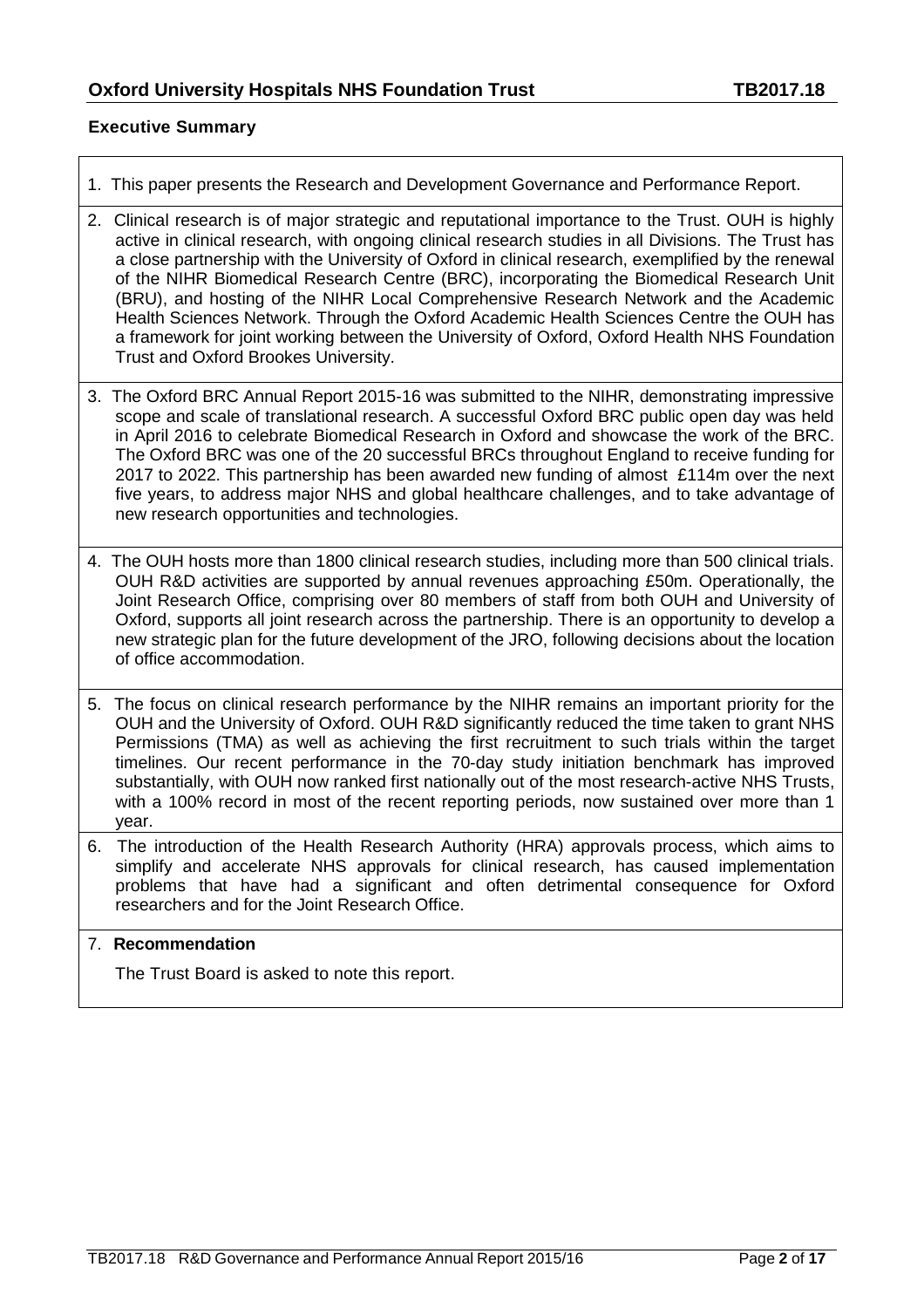## **1. Strategic Importance of Research to Oxford University Hospitals (OUH)**

One of OUH's six strategic objectives is to deliver the benefits of research and innovation to patients; developing durable partnerships with academic, health and social care partners and the life sciences industry to facilitate discovery and implement its benefits. Enabling and undertaking research in OUH also aligns the Trust with regional and national agendas to deliver evidence-based medicine in the NHS, and to create health and wealth through research and innovation. Moreover, the scale, scope and quality of clinical research activity across the Trust adds national profile to OUH as one of England's leading University Hospital Trusts, and has important beneficial impacts on clinical services, quality of care, and the recruitment and retention of clinical staff.

OUH is a highly active research organisation, with clinical research taking place in every Clinical Division. This includes both OUH-initiated studies and studies in close partnership with the University of Oxford (UoO), helping contribute to the University achieving top ranking in the world for medical and health teaching and research for the sixth year running in the Times Higher Education World University Rankings.

OUH receives a wide spectrum of funding to support clinical research, and either hosts or is a partner in key local and regional research infrastructure. The OUH R&D revenues, approaching £50m per annum, come from a variety of sources including charities, industry and public sector funders and this budget is proportionately distributed across the clinical divisions. The budget supports clinicians, nursing staff and allied health professionals across the organisation.

Maintaining a vibrant and growing research environment within OUH is central to our involvement in the initiatives listed above and to securing a leading position in the region. Moreover, the scale of our activities attracts world-class clinicians, clinician scientists and other clinical and nonclinical staff to Oxford, and contributes significantly to retention and career development.

Key partnerships for OUH in clinical research include:

## **The NIHR Oxford Biomedical Research Centre (BRC).**

The National Institute for Health Research (NIHR) Oxford Biomedical Research Centre (BRC) is a partnership that brings together the research expertise of the University of Oxford and the clinical skills of staff of Oxford University Hospitals NHS Foundation Trust, with the aim of supporting translational research and innovation to improve healthcare for patients.

The NIHR Oxford BRC undertakes 'translational research', taking laboratory research into a clinical setting (from the bench to the bedside). This kind of research is about first-time studies of medical innovations in patients, which are intended to improve healthcare delivery for the benefit of all patients. The NIHR Oxford BRC is characterised by creative connections and collaborative relationships. These are facilitated between different research themes, with other local research resources connected by the Strategic Partnership Board. Broader connections with other NIHR Biomedical Research Centres/units, Clinical Networks and experimental medical facilities have also been developed.

#### **BRC Leadership Workshop**

The first Leadership Workshop for senior investigators and partners has been held by the NIHR Oxford Biomedical Research Centre. Sue Dopson, Rhodes Trust Professor of Organisational Behaviour and Associate Dean of Faculty at Saïd Business School, led the event. More than 35 senior investigators funded by the BRC and partner organisations such as Oxford University Innovation and the Oxford Academic Health Science Network attended the event at St Catherine's College, Oxford on 26<sup>th</sup> October 2015.

## **BRC Principal Fellow Competition**

In January 2016, Oxford BRC and BRU announced the successful applicants for their first Principal Fellow Competition. A total of 15 researchers will each receive £15,000 a year over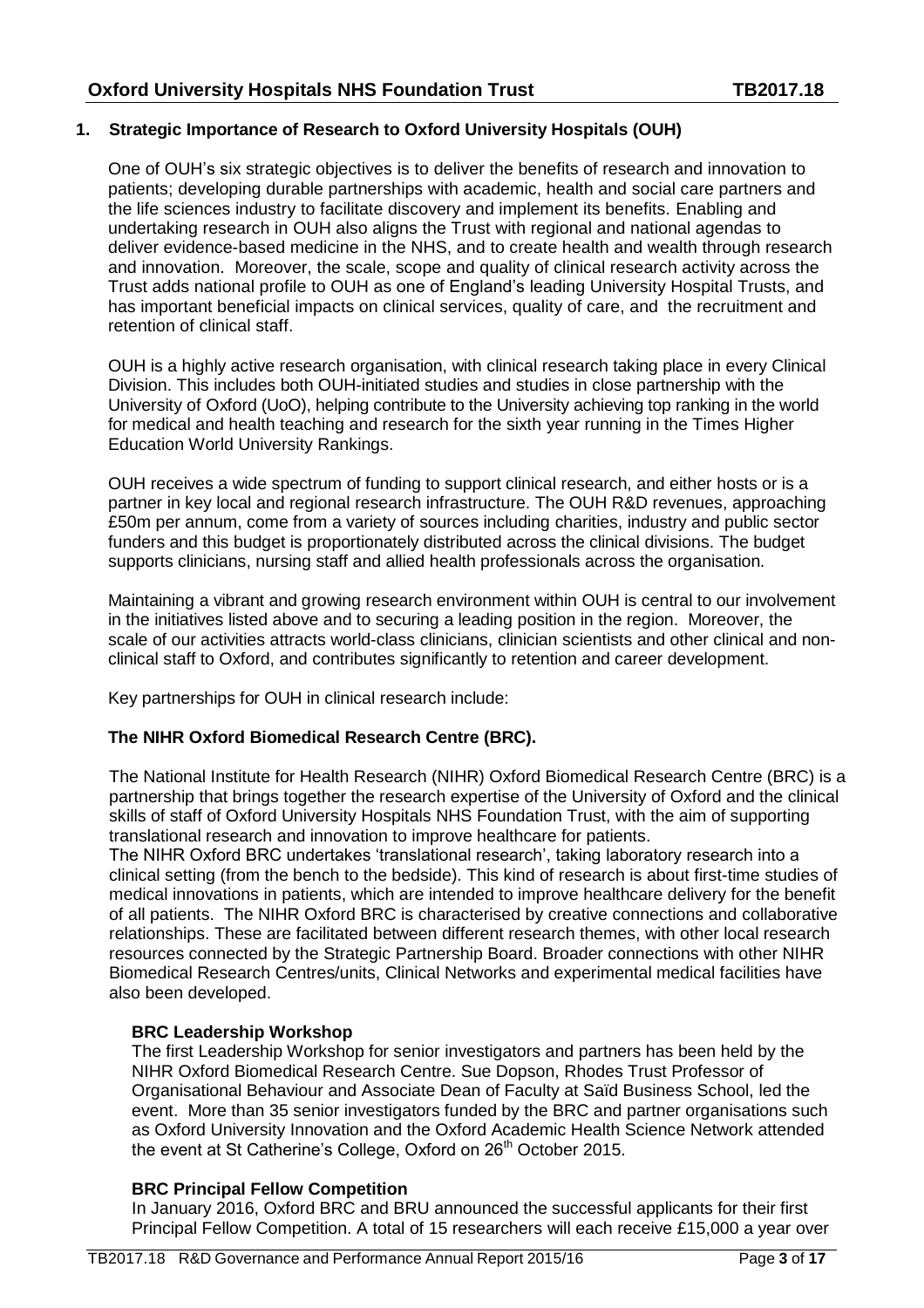three years to support their work in areas such as genetics, childhood vaccines, eye surgery, skin conditions and nursing. In addition to this, they will also receive opportunities for senior leadership training.

## **NIHR Oxford BRC Open Day 2016**

The BRC held an open day for the public at the John Radcliffe Hospital entitled "Celebrating Biomedical Research in Oxford" on Thursday 21st April 2016. The event showcased the work of the NIHR Oxford Biomedical Research Centre (BRC). It included more than 30 stands about the work of the BRC and its partners with interactive demonstrations such as extracting DNA from strawberries, an artistic way to make a healthy beta cell to learn about diabetes and even a chance to play the classic game Operation for budding surgeons. There was also a panelled debate about the opportunities and challenges presented by the sharing of large amounts of patient data and clinician-led talks about new ways to treat cancer and the future of meningitis vaccines.

The Director of the BRC Prof Keith Channon said: "The BRC Open Day clearly demonstrated the enormous scale and scope of the research partnership between the Oxford University Hospitals and the University of Oxford. Members of the public, patients and their families were highly interested to see how scientific research, supported by the BRC, has led to new diagnostic tests and treatments that are already impacting on NHS patient care across Oxfordshire, and beyond."

Comprehensive and up to date information about the BRC Open Day, as well as public lectures, events and Principal Fellow Competition, is available at the BRC website [\(http://oxfordbrc.nihr.ac.uk/\)](http://oxfordbrc.nihr.ac.uk/).

## **ISO Accreditation**

The BRC operations team achieved a further renewal of the ISO9001 designation in 2015, this extends until 2018 and will have an annual external audit against the standard.

#### **NIHR Oxford BRC Annual Report 2015/16 Financial Year**

The NIHR Oxford BRC submitted the 2015/16 annual report on the  $29<sup>th</sup>$  July 2016 to the National Institute for Health Research. All 14 research Themes of the NIHR Oxford BRC have made excellent progress in addressing the aims and objectives of the BRC. There have been no changes to the strategy. The Themes have published **>550 papers** acknowledging the NIHR Oxford Biomedical Research Centre in peer reviewed journals during 2015-16 including papers in Nature, Nature Genetics, The Lancet, BMJ and New England Journal of Medicine and have attracted over £100M of external funding.

#### **Oxford BRC funding award 2017-2022**

The NIHR which is funded through the Department for Health, announced on the  $14<sup>th</sup>$ September 2016 that the NIHR Oxford BRC is one of 20 successful BRCs throughout England to receive funding for 2017 to 2022 following a competitive bidding process worth a record £816M. The Oxford University Hospitals –University of Oxford BRC has been awarded new funding of almost £114M over the next 5 years. This is a further increase in funding compared with the current £94M BRC + £10M BRU awards - an excellent outcome in a highly competitive process. The Oxford Health BRC was also awarded £12.8M to support the new BRC in mental health and dementia – bringing the total NIHR BRC funding to Oxford to £126m – a 20% increase compared to the funding in the previous round.

The Oxford BRC includes **20 Research and Cross-Cutting Themes** to address major NHS and global healthcare challenges and to take advantage of new research opportunities and technologies. The full list of Themes for the Oxford BRC for 2017 to 2022 are:

- **Cardiovascular**
- Diabetes and Metabolism
- Gastroenterology and Mucosal Immunity
- Genomic Medicine
- Haematology and Stem Cells
- Antimicrobial Resistance and Modernising Microbiology
- Multi-modal Cancer Therapies
- Multimorbidity and Long-Term Conditions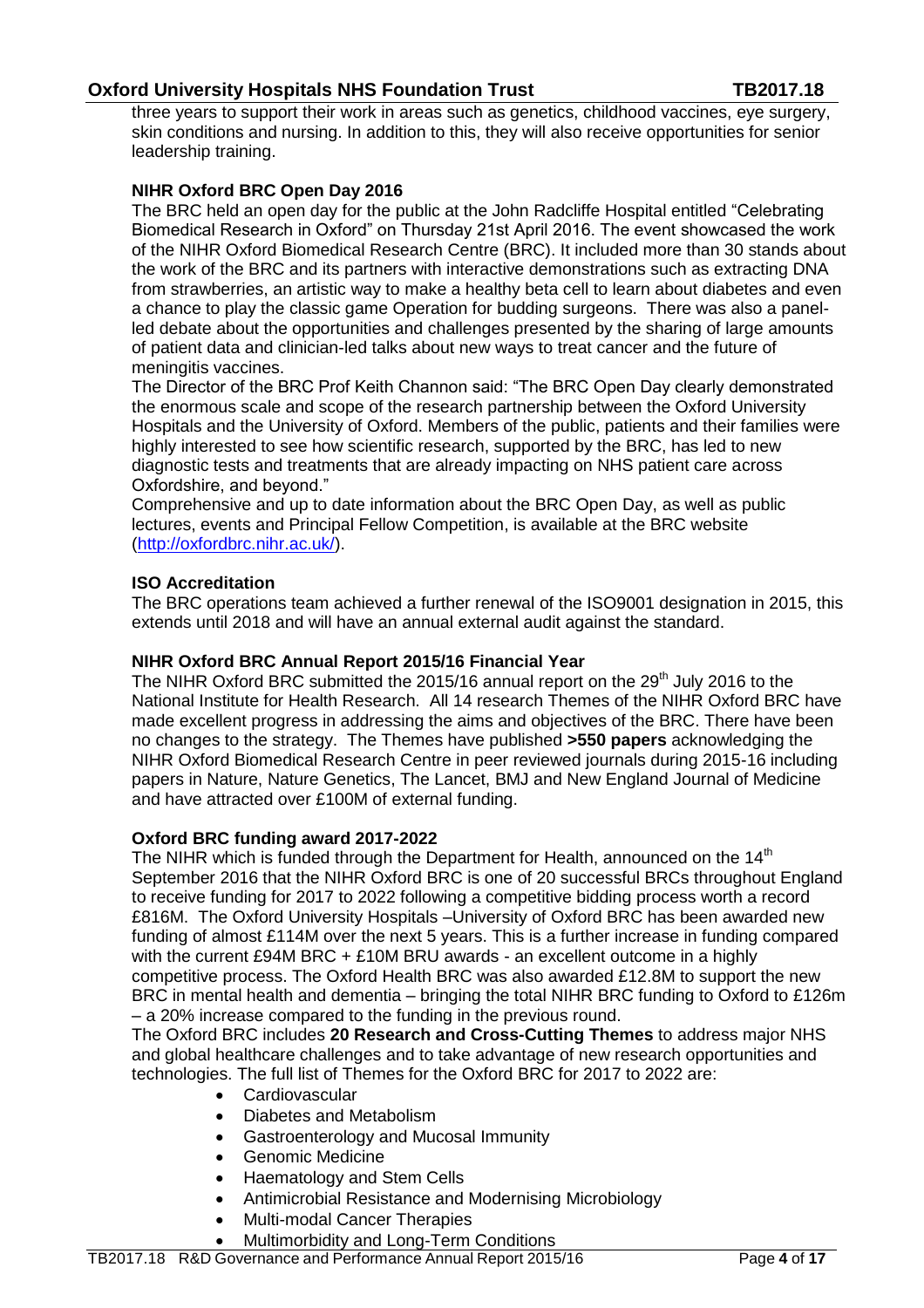- Neurological Conditions
- Musculoskeletal
- Stroke and Vascular Dementia
- Surgical Innovation and Evaluation
- Technology and Digital Health
- Vaccines for Emerging and Endemic Diseases
- Obesity, Diet and Lifestyle
- Respiratory
- Molecular Diagnostics
- Clinical Informatics and Big Data
- Imaging
- Partnerships for Wealth, Health and Innovation

The BRC Themes will form 'Clusters', in order to foster more effective collaboration, more efficient use of resources, platforms and manpower, greater opportunity for budget flexibility, and more systematic Theme representation and governance. A schematic showing the BRC Themes and Theme Clusters is presented in Appendix 1.

**The NIHR Oxford Musculoskeletal Biomedical Research Unit (BRU).** The Oxford BRU is hosted by OUH in partnership with Oxford University and was awarded £9.8m over five years from 2012-2017 and undertakes translational research in three key musculoskeletal areas: (a) epidemiology and risk factors for osteoarthritis and osteoporosis; (b) orthopaedic surgery; and (c) inflammatory arthritis (rheumatology).

The NIHR announced during the BRC Funding competition that BRUs would no longer exist. The Oxford BRC funding award for 2017-2022 has incorporated the Musculoskeletal specialty as a Research Theme.

#### **The Thames Valley and South Midlands Local Comprehensive Research Network (LCRN).**

The OUH was awarded £13.5m/year for 5 years, from April 2014, to host the LCRN and to support its activity across the Region, with six new clinical research divisions covering all therapeutic areas. The LCRN depends on participation from all NHS Trusts across the LCRN region, which is coincident with the Oxford AHSN, but the governance and responsibility for the management and performance of the LCRN rests with the Board of Host Organisation, working through the designated Executive Director (the OUH Medical Director), LCRN Clinical Director and Chief Operating Officer.

**The National Institute for Health Research Collaboration for Leadership in Applied Health Research and Care (NIHR CLAHRC) Oxford.** Although hosted by Oxford Health NHS Foundation Trust, OUH is a partner in, and contributor to, the Oxford CLAHRC. Through strong collaborative leadership, the NIHR CLAHRC Oxford aims to address areas of high importance and relevance for patients as well as key NHS priorities: delivering the most effective and best value services and focusing on those with greatest need – the frail elderly presenting to acute medical services, people with dementia in care homes, and those with chronic enduring illnesses and comorbidities; the highest users of NHS services.

**The Oxford Academic Health Science Centre (AHSC).** The Oxford AHSC was launched in April 2014 for five years. The AHSC is a partnership comprising OUH, Oxford Health NHS Foundation Trust, University of Oxford and Oxford Brookes University to bring together research, teaching and clinical care activities in the four organisations to address some of the greatest strategic challenges to health care systems here in the UK and globally. Core to this programme is six interconnected themes that focus on strategic issues which the partners believe are central to sustaining a successful healthcare system:

- Big Data: Delivering the Digital Medicine Revolution
- Building Novel NHS, University and Industry Relationships
- Modulating the Immune Response for Patient Benefit
- Managing the Epidemic of Chronic Disease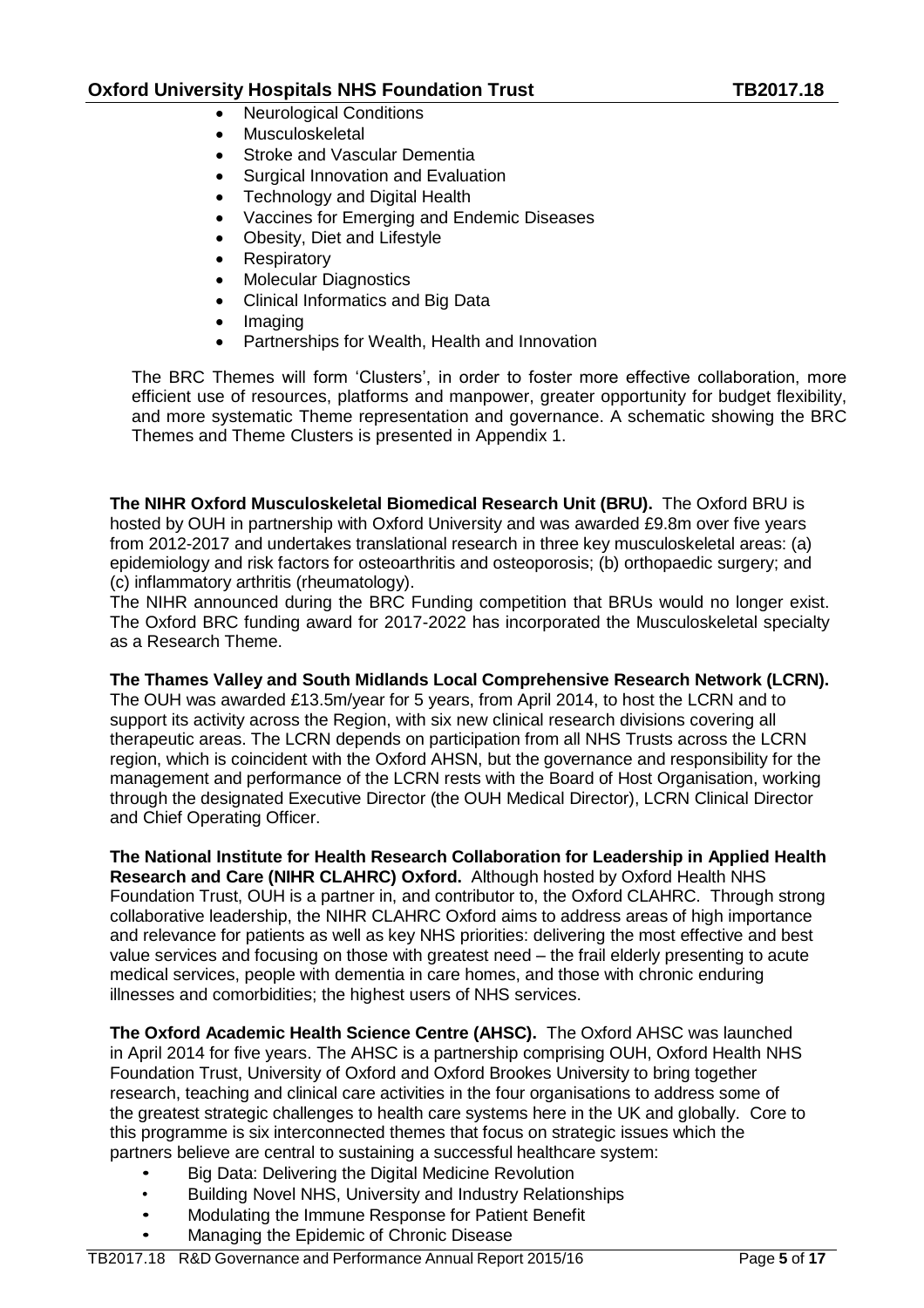- Emerging Infections and Antimicrobial Resistance
- Cognitive Health: Maintaining Cognitive Function in Health and Disease.

**The Oxford Academic Health Science Network (AHSN).** The Oxford Academic Health Science Network is one of 15 AHSNs licensed in 2013 for five years by the NHS, with the vision of 'Best health for our population and prosperity for our region'. The Oxford AHSN will support collaboration, research and innovation across the NHS, universities and business, building on our strengths to deliver exemplary care and create the strongest life science cluster. The Oxford AHSN area covers a population of 3.3 million living in Berkshire, Buckinghamshire, Milton Keynes, Oxfordshire and Bedfordshire. The NHS spends £5bn a year in this region and employs 65,000 people. The Oxford AHSN will:

• Focus on the needs of patients and local populations – support and work in partnership with commissioners and public health bodies to identify and address unmet health and social care needs, whilst promoting health equality and best practice.

• Speed up adoption of innovation into practice to improve clinical outcomes and patient experience – support the identification and more rapid uptake and spread of research evidence and innovation at pace and scale to improve patient care and local population health.

• Build a culture of partnership and collaboration – promote inclusivity, partnership and collaboration to consider and address local, regional and national priorities.

• Create wealth through co-development, testing, evaluation and early adoption and spread of new products and services.

**The 100,000 Genomes Project.** OUH and the University of Oxford continue to play a central role in the 100,000 Genomes Project, working alongside both NHS England and Genomics England, and building on the designation of the Genomic Medicine Centre (GMC).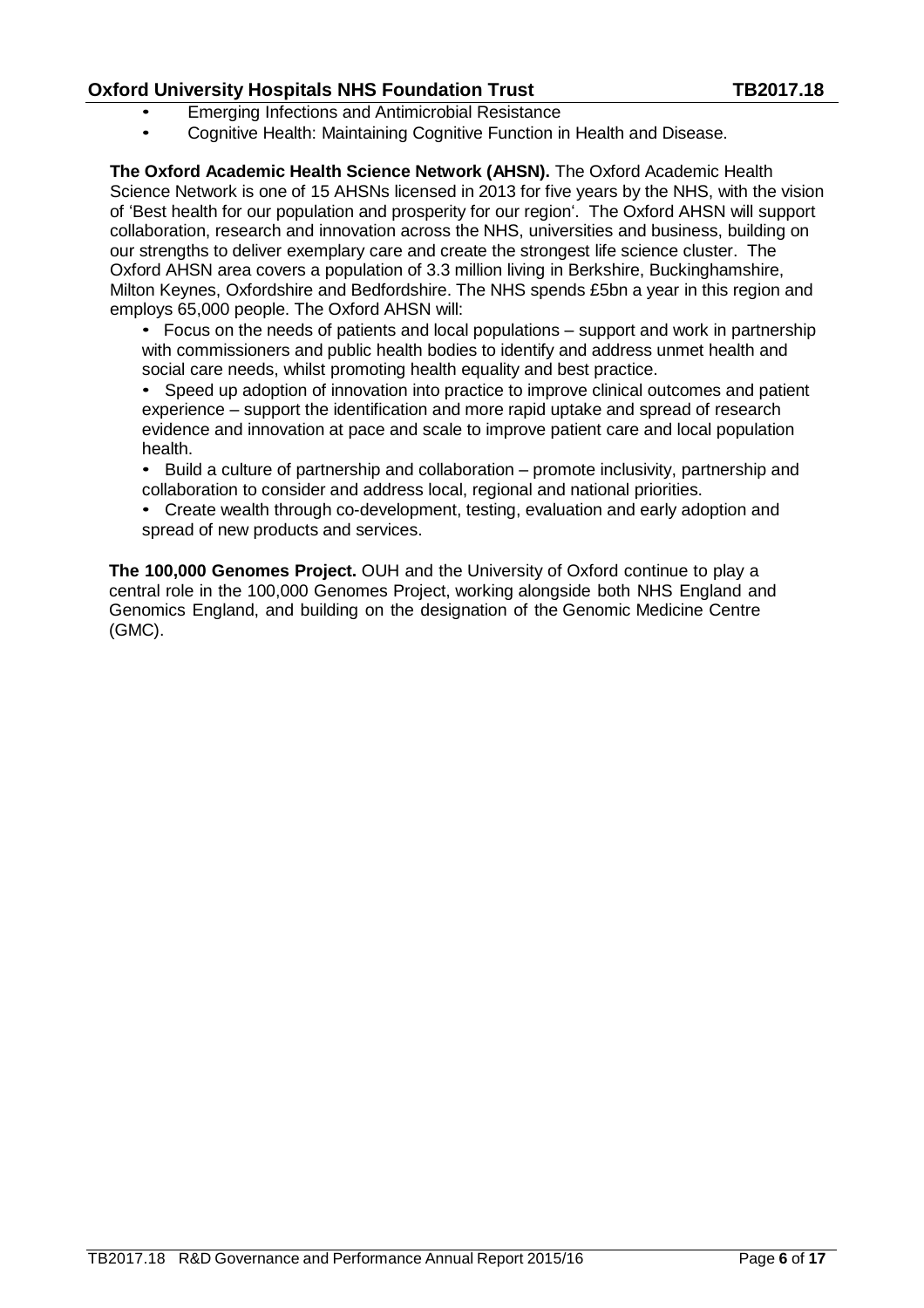## **2. OUH Clinical Research Activity**

The volume of active research studies has increased progressively in recent years, with a tripling of research studies of all types, since 2008, such that OUH now hosts more than 1800 active research studies. These figures are summarised in the graph below:



This number of studies can be analysed according to the nature of the research and whether it is **hosted** (i.e. OUH is the NHS organisation providing the clinical environment, capabilities and patient care) or **Sponsored** (i.e. OUH takes legal responsibility for the conduct of the study, as well as hosting), and whether the study is a Clinical Trial of an Investigational Medicinal Product (CTIMP), or is a non- interventional study. These are shown in the graphs below. The majority of OUH hosted studies are not CTIMPs, and are sponsored by organisations other than OUH (e.g. University of Oxford, commercial partners, other NHS Trusts, other universities).



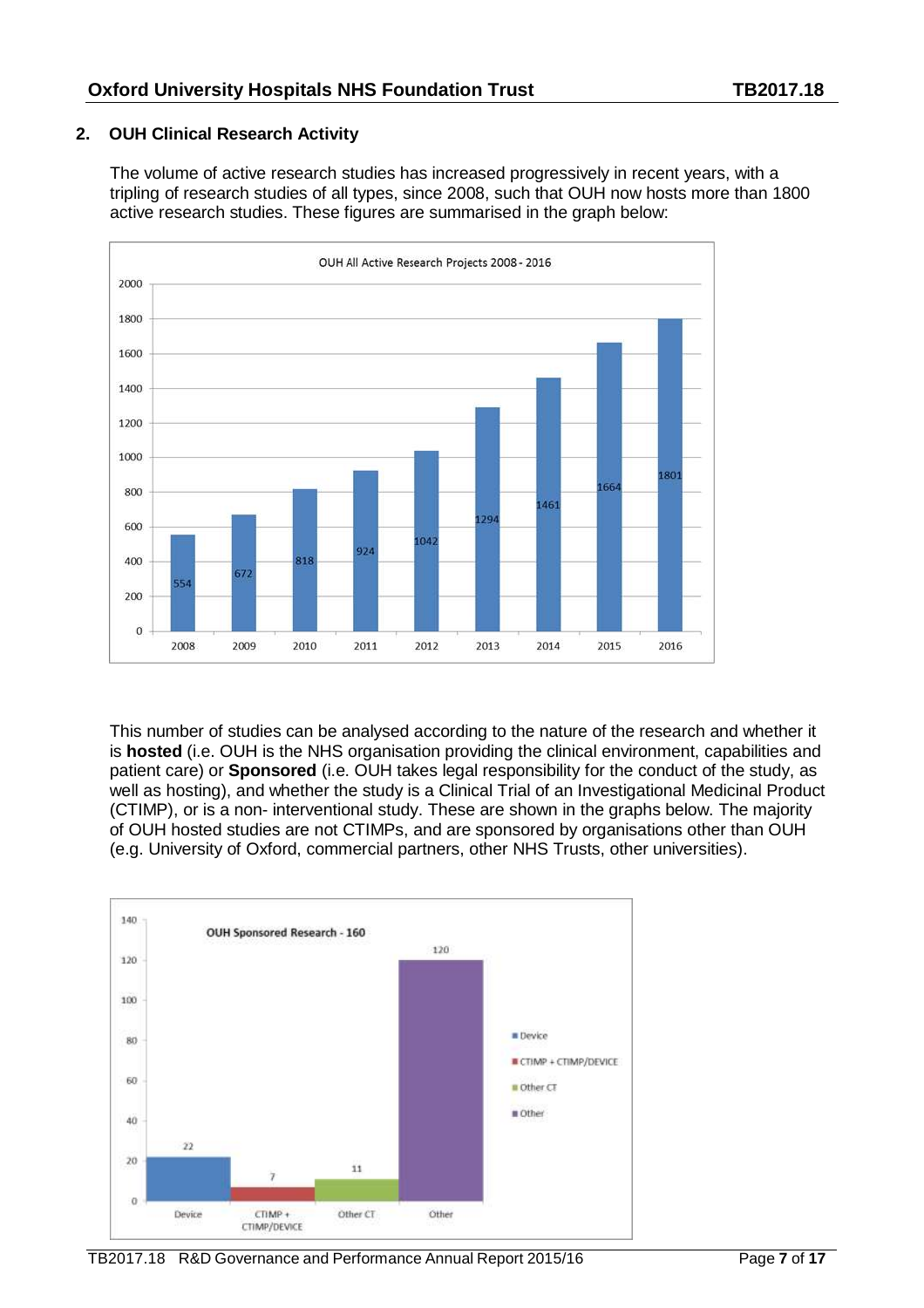

The OUHT sponsored CTIMPs are the most resource intensive to the Governance team; with all interventional trials (sponsored and hosted) being the primary focus for reporting of OUHT performance to NIHR.

## **3. Clinical Research Performance**

## **3.1 Background**

The Government's Plan for Growth, published in March 2011, aims to increase efficiency in initiation and delivery of clinical research, focusing on recruitment of the first patient to clinical trials within 70 days of receiving a valid protocol; and delivery of commercial clinical trials to time and target.

Since June 2012, the NIHR has required that the Trust report on performance to these targets on a quarterly basis. Attainment of key metrics is a requirement for NIHR funding.

The Trust is also required to publish its own performance to these metrics on a readily accessible page on the website.

The current assessment of performance indicates that the Trust is now achieving the standards set by the National Institute for Health Research for initiation of research with 100% of evaluable trials meeting the target. Improvement is still required in meeting the standards of delivery of research to time and target.

The Department of Health threatened the imposition of financial penalties on Trusts failing to meet the initiation targets by withholding NIHR funding. Due to consistent improvement in performance, it has been confirmed Oxford University Hospitals will not be suffering any financial penalty for 2016/17.

The Department of Health has stated that similar financial penalties will still be a possibility for the 2017/18 RCF allocation, though this remains unconfirmed.

## **3.2 NIHR Clinical Trials Performance Indicators**

## **3.2.1 70 day Benchmark for initiation of clinical trials:**

This metric applies to all interventional trials and relates to the time taken to set up a study and grant permission within a Trust; and, once that permission has been granted, the time by the research team to recruit the first patient (with a combined target of up to 70 calendar days).

Data submitted is assessed and 'adjusted' according to the reasons provided for not meeting the benchmark. For example, if a trial involving rare diseases fails to recruit to the benchmark, this reason is deemed by NIHR to be acceptable and is therefore 'adjusted' out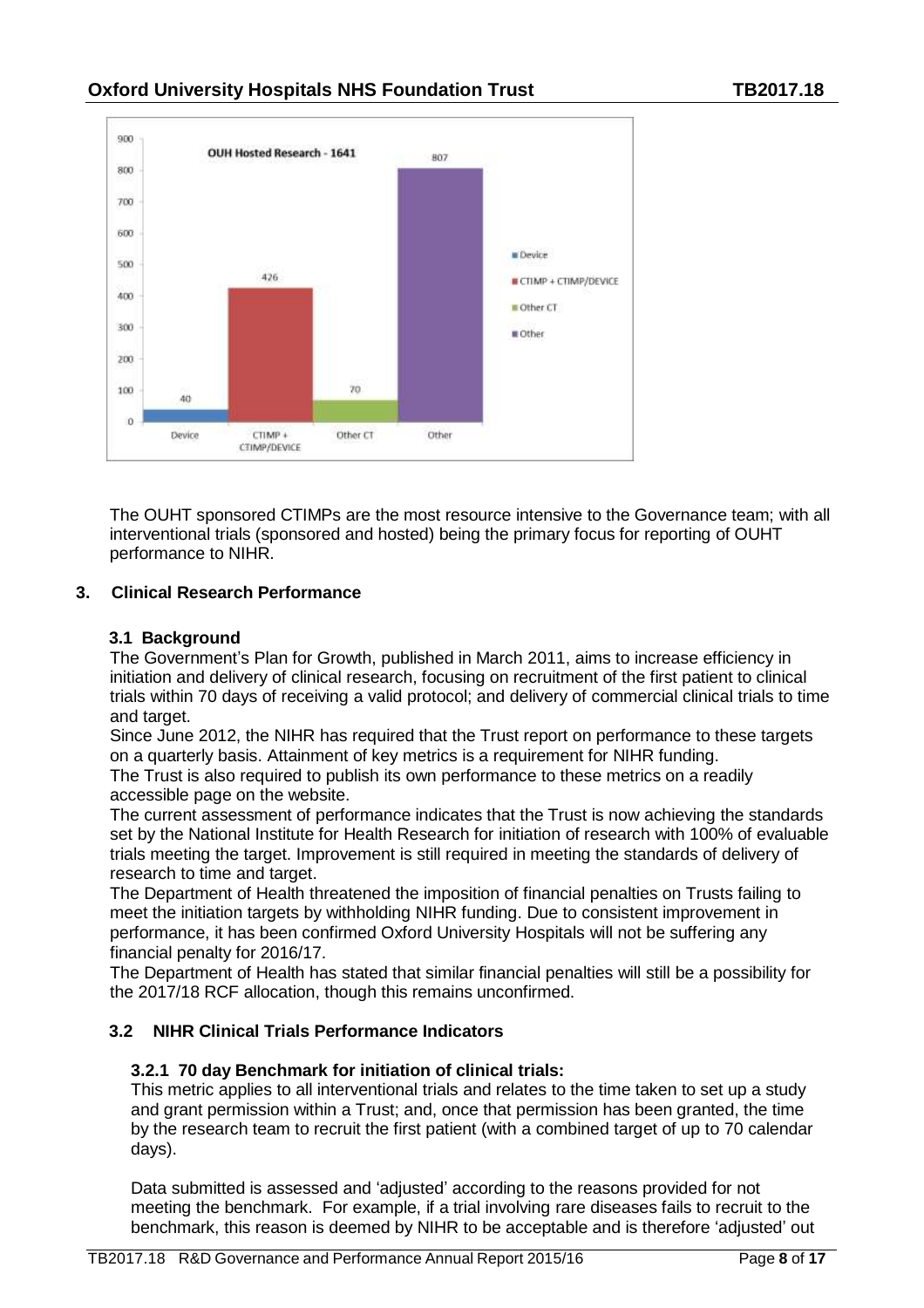of the performance data. This 'adjustment' serves to ensure that there is no pressure on the Trust to avoid undertaking research into rare diseases; thus maintaining our reputation as a centre of excellence for the treatment of, and research into, rare diseases.

R&D staff work with study teams to ensure that they recruit within the required timescale prior to each NIHR submission. A summary table of OUH 70 day performance figures is shown below:

|          | <b>Unadjusted % meeting</b><br>benchmark | Adjusted % meeting<br>benchmark |  |
|----------|------------------------------------------|---------------------------------|--|
| Q3 13/14 | 21.7                                     | 34.7                            |  |
| Q4 13/14 | 25.9                                     | 42.4                            |  |
| Q1 14/15 | 30.6                                     | 53.3                            |  |
| Q2 14/15 | 42.2                                     | 70.3                            |  |
| Q3 14/15 | 54.2                                     | 95.0                            |  |
| Q4 14/15 | 55.1                                     | 100                             |  |
| Q1 15/16 | 64.2                                     | 100                             |  |
| Q2 15/16 | 60.1                                     | 100                             |  |
| Q3 15/16 | 63.4                                     | 100                             |  |
| Q4 15/16 | 71.7                                     | 99                              |  |
| Q1 16/17 | 69.5                                     | 100                             |  |

Since the last annual report there have been five more reports to the NIHR. Once the data had been analyzed by the NIHR only one trial in all five reports failed to include a reason for not meeting the benchmark. This trial was not excluded from the report and the performance dipped to 99% for reasons not meeting the benchmark being accepted by the NIHR. This is indicative of the data quality now being provided by R&D as well as the enhanced communication channels, opened and maintained across departments, and the diligence with which these reasons are verified.

In 'League 1', consisting of the most research-active NHS Trusts, **OUH is the only Trust to have continued to achieve near-100% compliance with the 70 day target.**

Whilst this achievement is unlikely to be repeated in each Quarter, a consistently high percentage, such as that achieved in each of the last six reporting periods, is considered to be sustainably attainable; a reflection of the processes and tools which have driven the observable improvement.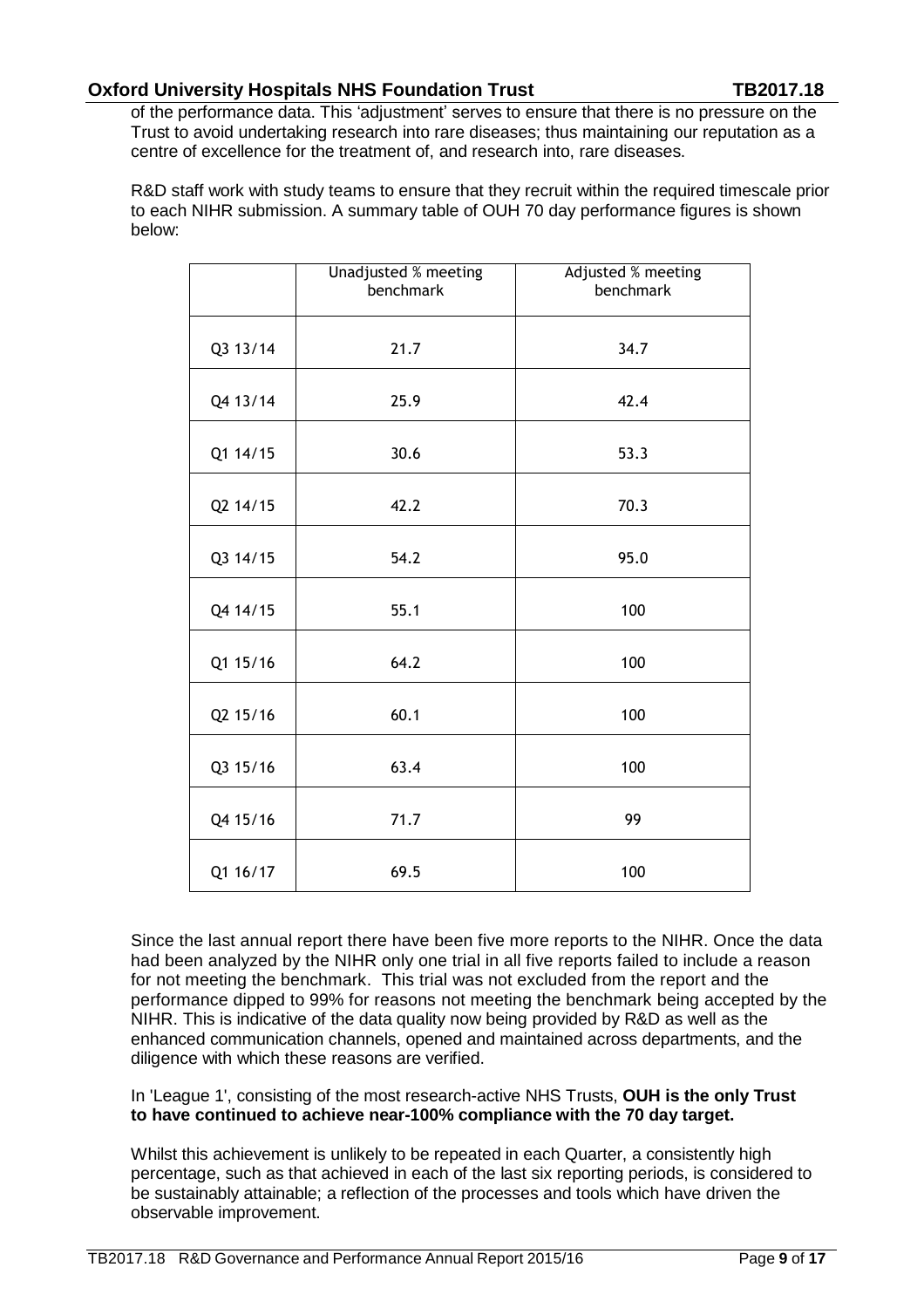Please note that the way that the performance of the Trust is reported will change as more studies are submitted through the HRA Approval process (see 5.1). New guidelines have been issued that require new time-points to be collected and reported from which the metrics will be generated.

## **3.2.2. Commercial Trials Recruitment to Time and Target**

This delivery metric is based specifically on commercially-sponsored clinical trials, which must recruit to time and target; calculated from the total number of patients and the duration of the recruitment period, as set out in the study contract.

The number of trials achieving their target recruitment by or before the target date now shows a steady improvement, as shown in the table below, although much remains to be achieved. Please note that from reporting period Q4 15/16 the required dataset to be reported was changed. Additionally as more studies complete their lifecycle through the HRA Approval route, their time points will also change, according to the new guidelines as mentioned above.

|          | Number of reported     | % of evaluable trials                                     |
|----------|------------------------|-----------------------------------------------------------|
|          | trials                 | meeting recruitment target                                |
| Q3 12/13 | 150                    | 46.6                                                      |
| Q4 12/13 | 157                    | 52.3                                                      |
| Q1 13/14 | 162                    | 50.5                                                      |
| Q2 13/14 | 191                    | 47.4                                                      |
| Q3 13/14 | 198                    | 46.0                                                      |
| Q4 13/14 | 181                    | 40.5                                                      |
| Q1 14/15 | 186                    | 49.0                                                      |
| Q2 14/15 | 176                    | 55.0                                                      |
| Q3 14/15 | 171                    | 59.2                                                      |
| Q4 14/15 | 204                    | 64.7                                                      |
| Q1 15/16 | 224                    | 58.4                                                      |
| Q2 15/16 | 226                    | 57.9                                                      |
| Q3 15/16 | 220                    | 61.4                                                      |
|          |                        | % Trials Meeting Time and<br><b>Target / Total Trials</b> |
| Q4 15/16 | 53 (change of dataset) | 49.1                                                      |
| Q1 16/17 | 69                     | 57.6                                                      |

Accurate feasibility assessments optimize the chance of successful recruitment to target. Early involvement with the research teams is used to ensure achievable recruitment targets are agreed in workable timelines, reflecting OUH capacity and capability. R&D teams maintain robust communication channels with research teams, to monitor ongoing recruitment figures and review feasibility, where significant changes have been made to trial arrangements, whether through substantial amendment to the protocol or arising from resource challenges.

#### **4 Strategies to Enhance and Accelerate Clinical Trials Performance**

The R&D Team continues to develop new strategies and processes, working with new national initiatives as they are implemented. The overall objective being to continue to maintain and improve the OUH performance in respect of the NIHR metrics for the initiation and delivery of clinical research:

#### **4.1 Measures to improve rapid data management and tracking**

The very large scale of the OUH clinical research portfolio requires systems that can track and alert both R&D teams and investigators within the short timelines required by the NIHR metrics.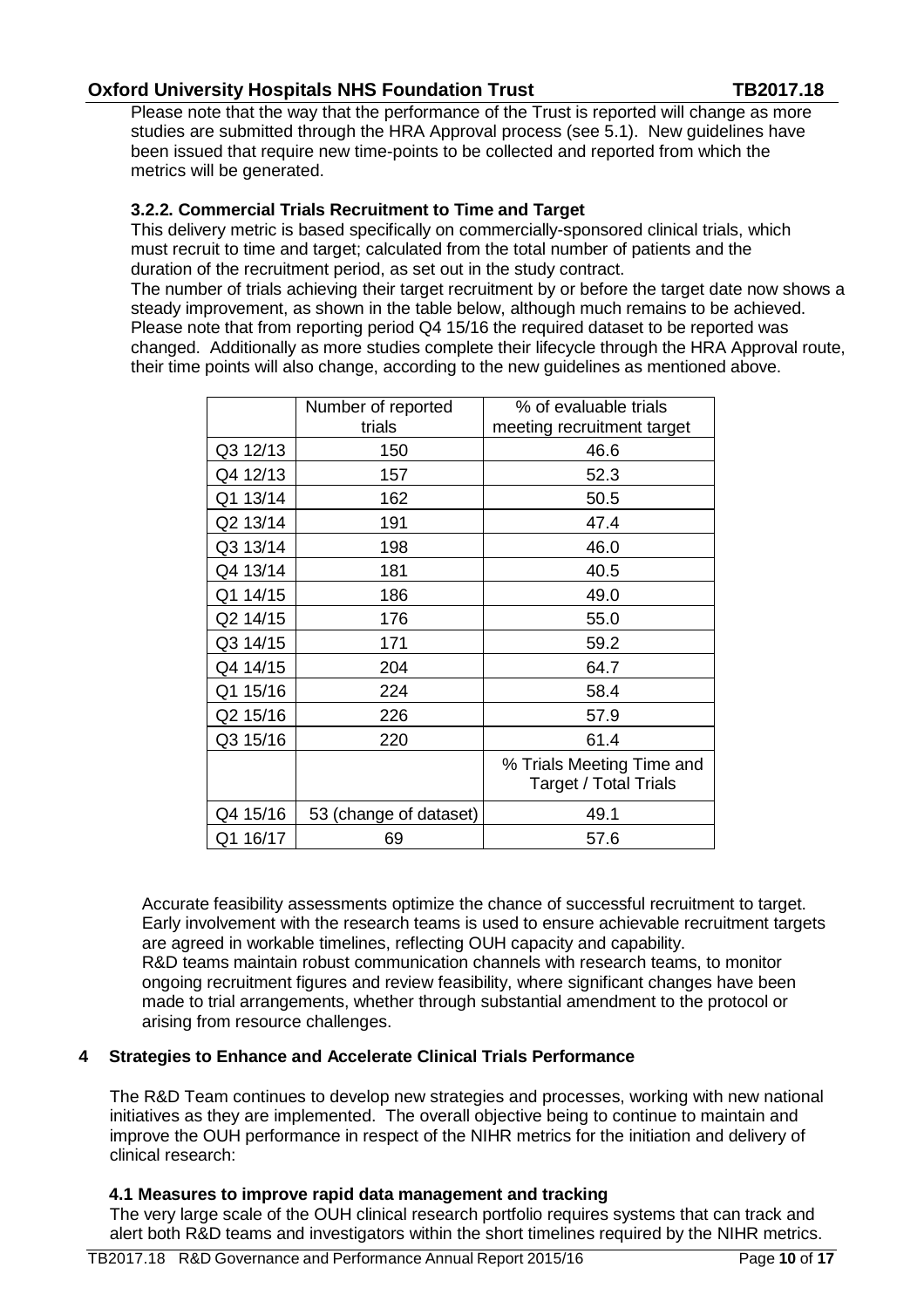The Research Portfolio Manager (RPM) system was upgraded in September, and continues to be developed. It is proving to be an invaluable tool for the management of clinical research performance, by more rapidly highlighting timelines in the performance of the JRO and clinical research teams. The RPM facilitates a proactive approach to the management of data, so that outliers can be identified and addressed, within a time period that will impact upon the data submitted to NIHR.

The RPM is subject to on-going development, with the intention to expand access to relevant data across the Trust, so that real time data can be monitored and potential breaches of time targets highlighted promptly to the relevant PI and Divisional Director. Thus, prompt action to rectify the situation can be implemented by the research teams. This will affect both the 70 day benchmark and the recruitment to time and target metric. Such a development will also serve to create a shared sense of ownership of clinical research performance across the Trust.

The R&D staff have developed a proactive and outward facing approach to research; the JRO ethos is of an integrated team to support clinical research across the Trust. R&D team members attend steering committees and individuals are identified as key contacts for the various Divisional groups and Clinical Trials Units.

This latest release of the RPM has enabled the Thames Valley Clinical Research Network to adopt the system as their 'Local Portfolio Management System'. This will further enhance communication and sharing of data, with the aim of avoiding duplication of effort, wherever possible. There are plans to roll out this system to the other trusts in the Thames Valley area.

## **4.2 Prioritising Clinical Research Performance in the OUH Clinical Divisions**

TME receives a quarterly report of OUH Clinical research performance. The OUH Clinical Divisions are crucial to effective clinical research management, governance and performance, since the clinical activity and patient flows are embedded within Divisions, and research study PIs work as either substantive or Honorary Contract holders within the Clinical Division. Work is underway to appoint Divisional R&D Managers across OUH, who will take responsibility for coordinating the clinical research portfolio and ensuring overall satisfactory performance in feasibility, study initiation and recruitment within each Division. Embedded within, and professionally accountable to the Divisions, there will be a reporting line into the Joint Research Office. Two managers are now in post, in Surgery and Oncology and in the Clinical Support Services Divisions.

#### **4.3 Incorporation of Clinical Research Performance in Statutory & Mandatory Training, and in Consultant Appraisal**

The R&D Team provide both face-to-face and on-line training modules in Good Clinical Practice (GCP) for all clinical research PIs and for other researchers, to be undertaken in accordance with OUH policies. Greater 'visibility' for GCP training, and the opportunity to introduce specific aspects of clinical research performance that are relevant to both PIs and to wider groups of OUH clinical staff, could be achieved by including research training modules in the OUH Statutory & Mandatory Training requirements. Discussions have been initiated with the Learning and Development Department to establish what should be covered within the mandatory training undertaken by all new OUH staff.

OUH local requirements for consultant medical appraisal have incorporated some aspects of reporting and assessing clinical research activity, for example evidence of up-to-date training in GCP. Working with the Medical Director, there is an opportunity to modify these local requirements to include more systematic and objective information on clinical research performance for all consultants who are PIs in research studies, for example by a requirement to include listings of all studies, with performance metrics, which are made available through the JRO's Research Portfolio Management system (RPM).

The issues of both first patient recruitment and recruitment to time and target are highlighted whenever formal training is delivered to researchers. As part of their routine support role, the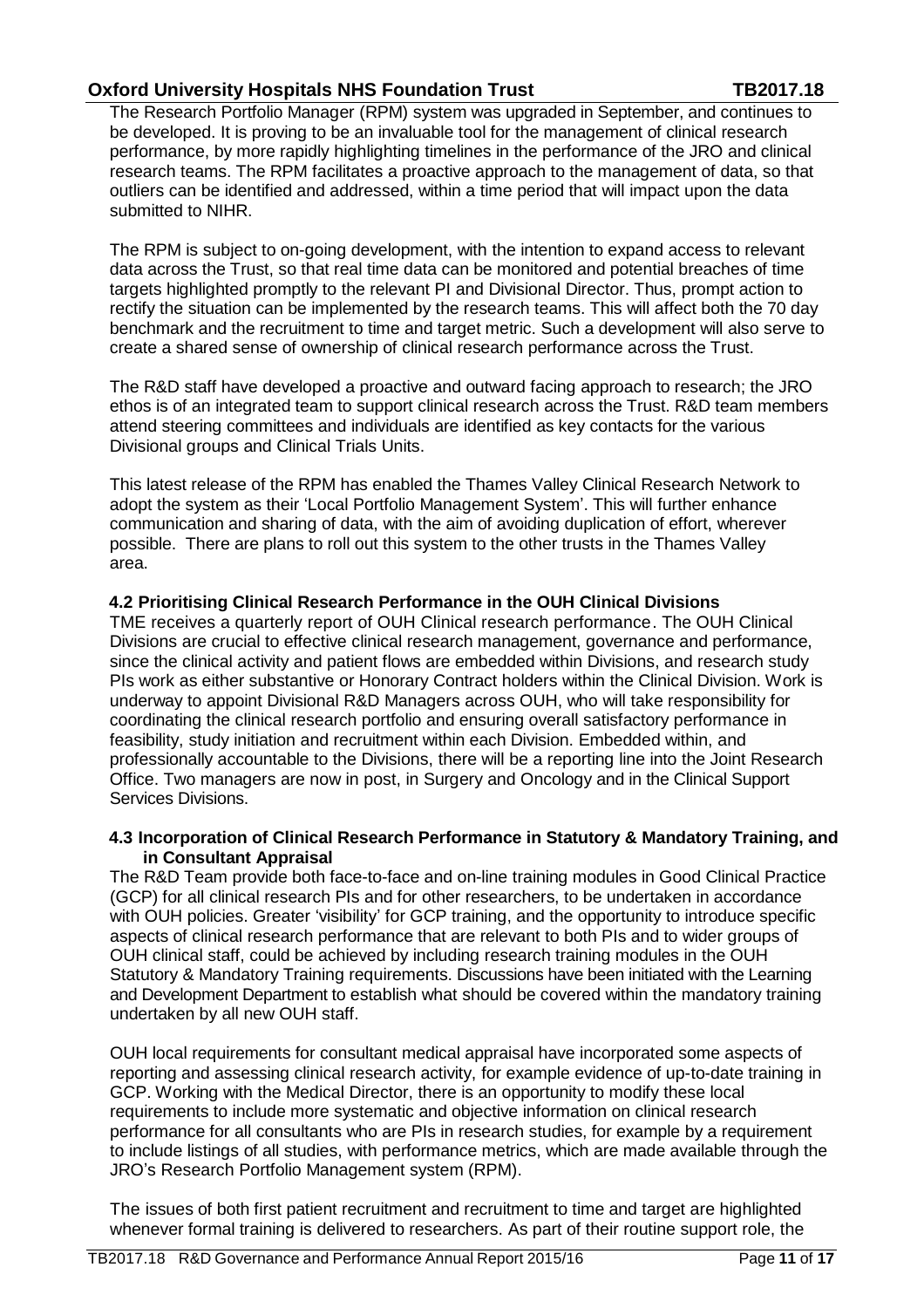R&D Team also ensure that OUH PIs, research teams and clinical staff (and their managers) are reminded at every opportunity of the importance of maintaining the highest standards in these key performance metrics.

## **5. Forthcoming challenges**

#### **5.1 The Health Research Authority Approvals Process**

The Health Research Authority (HRA) Approval Process was implemented fully in April 2016. This is the new process for research approval in the NHS in England, that brings together review of governance and legislative compliance with the independent ethics review. The HRA states that "the new system simplifies the approvals process for research, making it easier for research studies to be set up." However, this does not remove the role of local R&D offices, as the HRA requires their focus to change to ensuring that Trusts have appropriate Capacity and Capability to undertake each project as it is submitted.

HRA approvals represent a significant change to research governance nationally, and has already had a dramatic effect on the business of the Joint Research Office (JRO), both for the University and Trust. There remain many problems in the HRA process at this stage in its implementation: Lack of clarity in communications by HRA with researchers, sponsors and R&D offices; errors in the HRA assessments; inconsistencies in implementation of processes, and development of informal procedures that undercut transparency and equity. For example, work is prioritised according to who raises concerns with the greatest vigor. Provision of support to researchers by JRO staff, in order to address these issues, is time-consuming and impacts adversely on expected timelines.

In order to support the HRA, managers in the JRO take every opportunity to be involved in consultations and updates on the process at a national level: Oxford is represented in groups such as the NIHR Research Champions; the Research & Development Forum Strategic Group; The HRA Sponsor Reference Group; HRA Amendment Working Group and the HRA model Non-Commercial Agreement (mNCA) redraft group. The Head of Research Governance has recently attended the Academy of Medical Sciences' review of the current situation, in order to highlight the concerns of researchers, the University of Oxford and OUH..

#### **5.2 Additional requirements in metrics reporting**

The NIHR implemented an additional metric reporting studies receiving financial support from NIHR Biomedical Research Centre (BRC); NIHR Biomedical Research Unit (BRU) and from the NIHR Clinical Research Facility (CRF). Each such study has to report Quarterly on their recruitment that quarter. The implementation of this report has been complex and is still being refined.

#### **5.3 Maintaining good research practice**

Successful recruitment must not be at the expense of good and ethical research practice, ensuring that approach and recruitment is always appropriate. The R&D Governance team undertakes monitoring, risk based audits and more brief compliance checks on interventional trials and research studies, to ensure this.

#### **6. Research Management and Governance**

#### **6.1 Background – NHS Research Governance**

Research governance refers to the framework in OUH to manage the research process from end to end, to ensure that research is undertaken in a safe, appropriate and ethical manner, in accordance with national guidance and applicable laws to ensure that maximum benefit is derived from research of public and patients. These include:

- **The Health Research Authority (HRA)** that has responsibility for both the HRA Approval Process in England and the National Research Ethics Service (NRES), which is responsible for all Research Ethics Committees (RECs).
- **The NHS Research Governance Framework (RGF)** that sets out a framework for the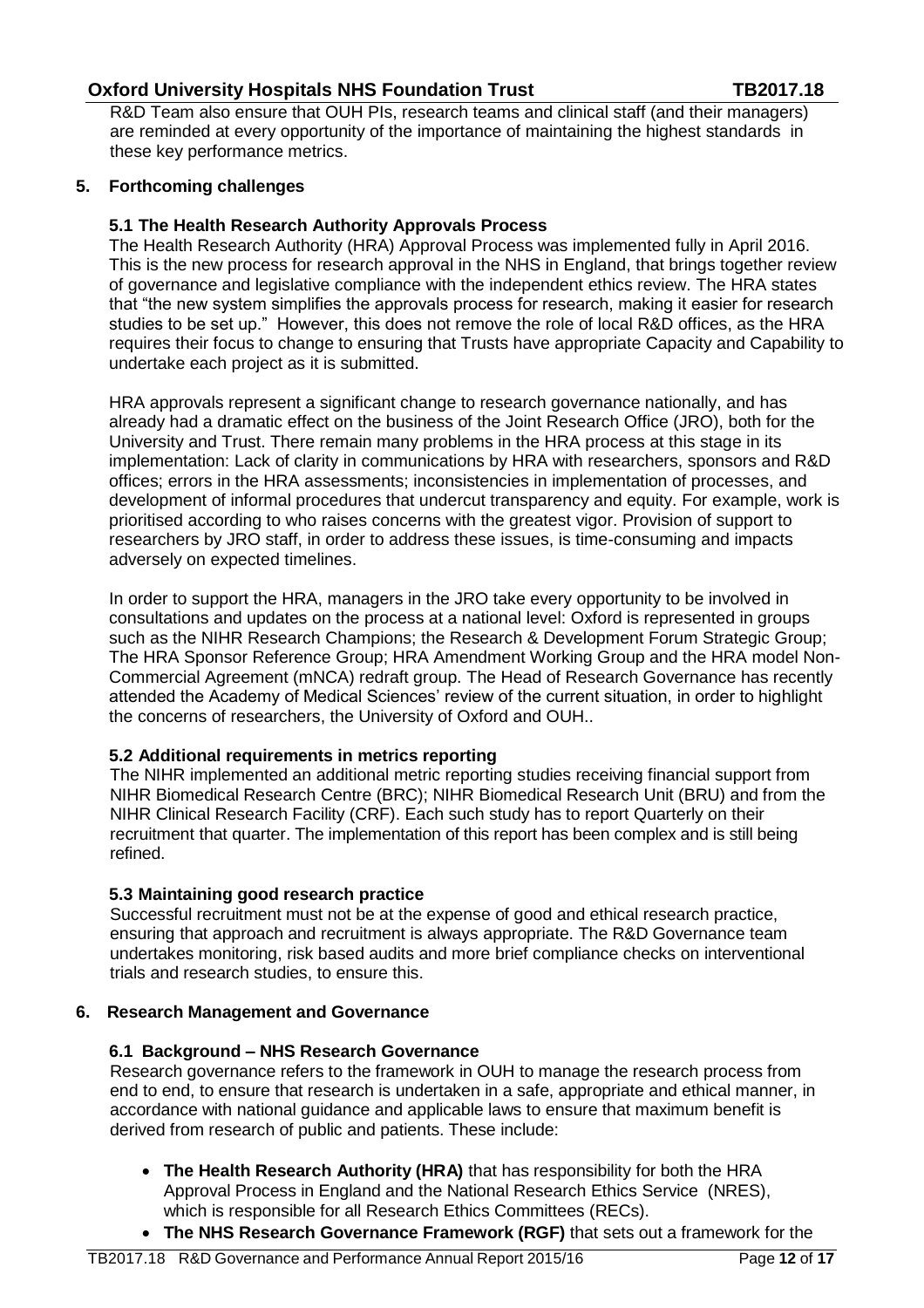governance of research in health and social care. This includes clinical and non-clinical research; research undertaken by NHS or social care staff using the resources of health and social care organisations; and any research undertaken by industry, charities, research councils and universities within the health and social care systems that might have an impact on the quality of those services. The HRA intends to replace the RGF with a new simplified framework, the timelines for this are not clear.

 **EU Clinical Trials Directive** (2001/20/EC) provides a framework which sets out how clinical trials investigating the safety or efficacy of a medicinal product in humans must be conducted. The EU Clinical Trials Directive was transposed into UK Law as the Medicines for Human Use (Clinical Trials) Regulations 2004 and came into force on 1st May 2004, forming the basis for the UK Clinical Trials Regulations 2004.

## **6.2 Local Frameworks for R&D Governance, Training and Monitoring**

Locally, clinical research is governed by a number of OUH Trust polices:

- Safety Reporting in Clinical Research
- Sponsorship of Clinical Research Studies
- Trust Management Approval for Clinical Research
- Research Protocol Amendments
- Monitoring and Audit of Research Studies
- Research Grants Policy and Procedures
- Management of Intellectual Property
- Integrity in Research
- Receipt, Storage and Handling of Investigational Medicinal Products

These policies are underpinned by a suite of Standard Operating Procedures (SOP) within R&D. Policies and SOPs are updated in response to national and local developments.

The policies are all available on the OUH website and specific attention is drawn to them during Good Clinical Practice (GCP) training. The content and requirements of the policies are also covered within this training. Through collaboration with the University of Oxford Clinical Trials and Research Governance team (CTRG), GCP training is provided to cover all research-related legislation and GCP; courses being designed for both staff new to trials and an update for experienced researchers. GCP training is a legal requirement of the Regulations and the Research Governance Framework. All researchers, in the Trust and the University, are required to have undertaken this training every three years as a minimum.

A training course is provided for clinical researchers, specifically designed for those not engaged in the conduct of a CTIMP. Informal training is provided in the form of advice and support to researchers and their teams.

The R&D Governance team ensure that all Clinical Trials of Investigational Medicinal Products (CTIMP) and device trials, for which the Trust has taken on the role of Sponsor, are monitored, to assure the Trust of compliance with the relevant regulations. In addition, a number of hosted CTIMPs are selected for audit, either where concerns have been raised, or according to a risk assessment. For a selection of research studies, compliance checks are undertaken periodically. Such checks involve assessing levels of compliance in specific areas of research conduct, e.g. informed consent procedures and safety reporting requirements.

#### **6.3 Strengthening Research Governance in OUH**

OUHT has a very large research portfolio and has established a robust approach to governance in accordance with national standards.

To maintain the highest standards, all members of staff involved in research must be aware of the need to comply with the policies and procedures for research governance in the Trust. This is most easily achieved by ensuring that R&D activities are fully integrated, reported and monitored in the Clinical Divisions. Divisional R&D Managers have been appointed with a mandate to promote research, oversee performance and ensure that research active staff have adequate training to undertake trials and studies in a safe manner. This effective local/divisional implementation and monitoring of governance policies will promote patient safety in OUHT.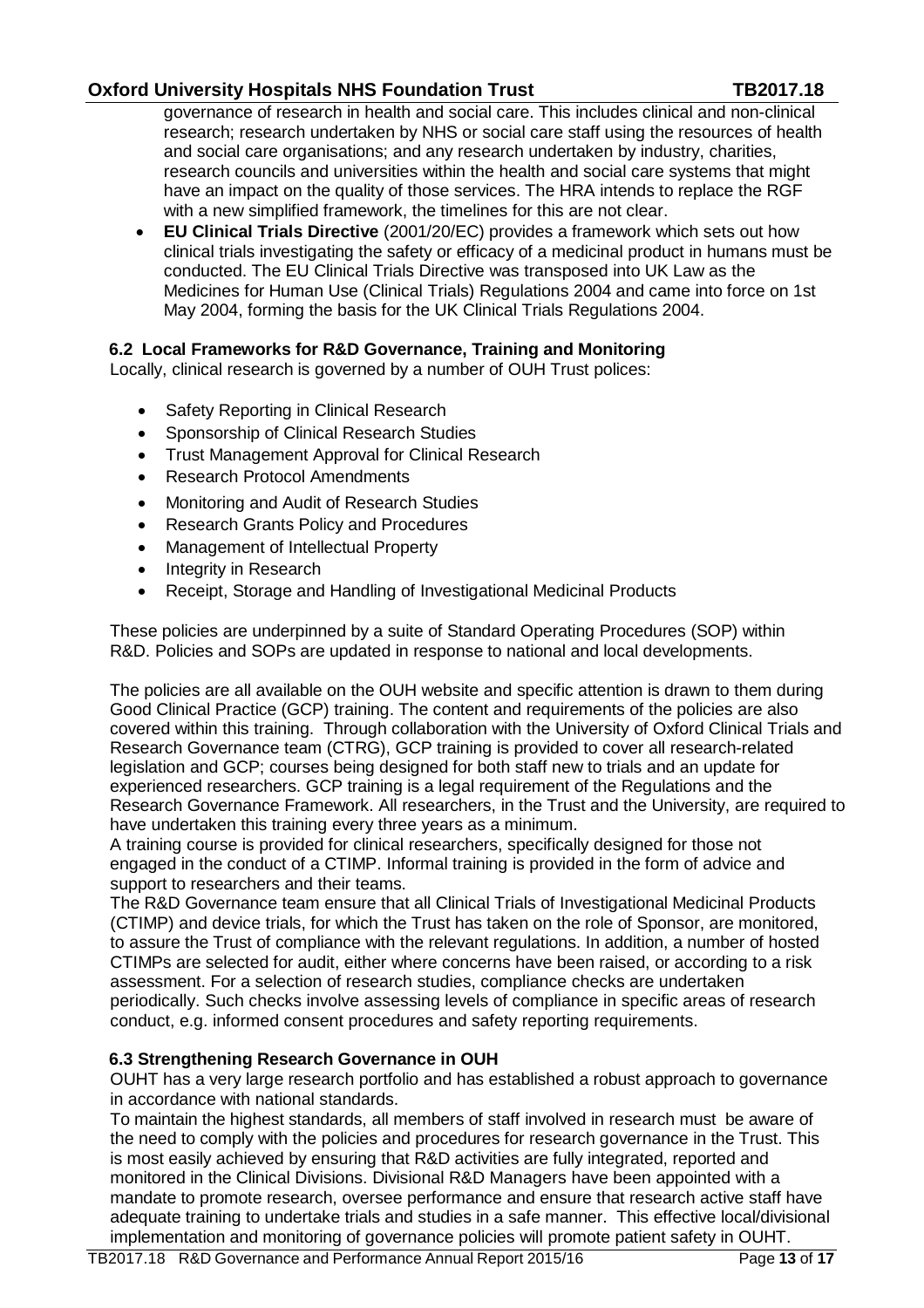Greater awareness of R&D governance, for training in GCP and the requirements of R&D SOPs and policies could be achieved through Statutory and Mandatory Training, through Appraisal and through Divisional audit and training activities, the goal being to ensure that the vast majority of clinicians are able to support well governed research by understanding the processes that should be demonstrable by investigators in the clinical environment.

## **7 Research Management and the Joint Research Office (JRO)**

## **7.1 R& D Finance**

## **7.1.1 Year End Financial Position**

The Trust obtained Foundation Trust status on 1 October 2015.

For the financial year, 2015-16, the OUH reported a breakeven financial position for Research and Development. The budget includes income and spend for major OUH-OU NIHR infrastructure programmes (BRC, BRU, LCRN etc).

As detailed in the table below, in total for Research and Development for the Trust, actual income of £46.2m was recovered and expenditure of an equal amount was committed (£46.2m).

|                          | <b>Outturn 2015-16</b> |        |          |
|--------------------------|------------------------|--------|----------|
| <b>OUH R&amp;D Only</b>  | Plan                   | Actual | Variance |
|                          | £m                     | £m     | £m       |
| Income                   |                        |        |          |
| Other Income             | 45.3                   | 46.2   | 0.9      |
| Total Income             | 45.3                   | 46.2   | 0.9      |
| Expenditure              |                        |        |          |
| Pay                      | (34.7)                 | (35.5) | (0.8)    |
| Non-Pay                  | (10.6)                 | (10.6) | (0.1)    |
| <b>Total Expenditure</b> | (45.3)                 | (46.2) | (0.9)    |
| <b>EBITDA</b>            | 0                      | 0      |          |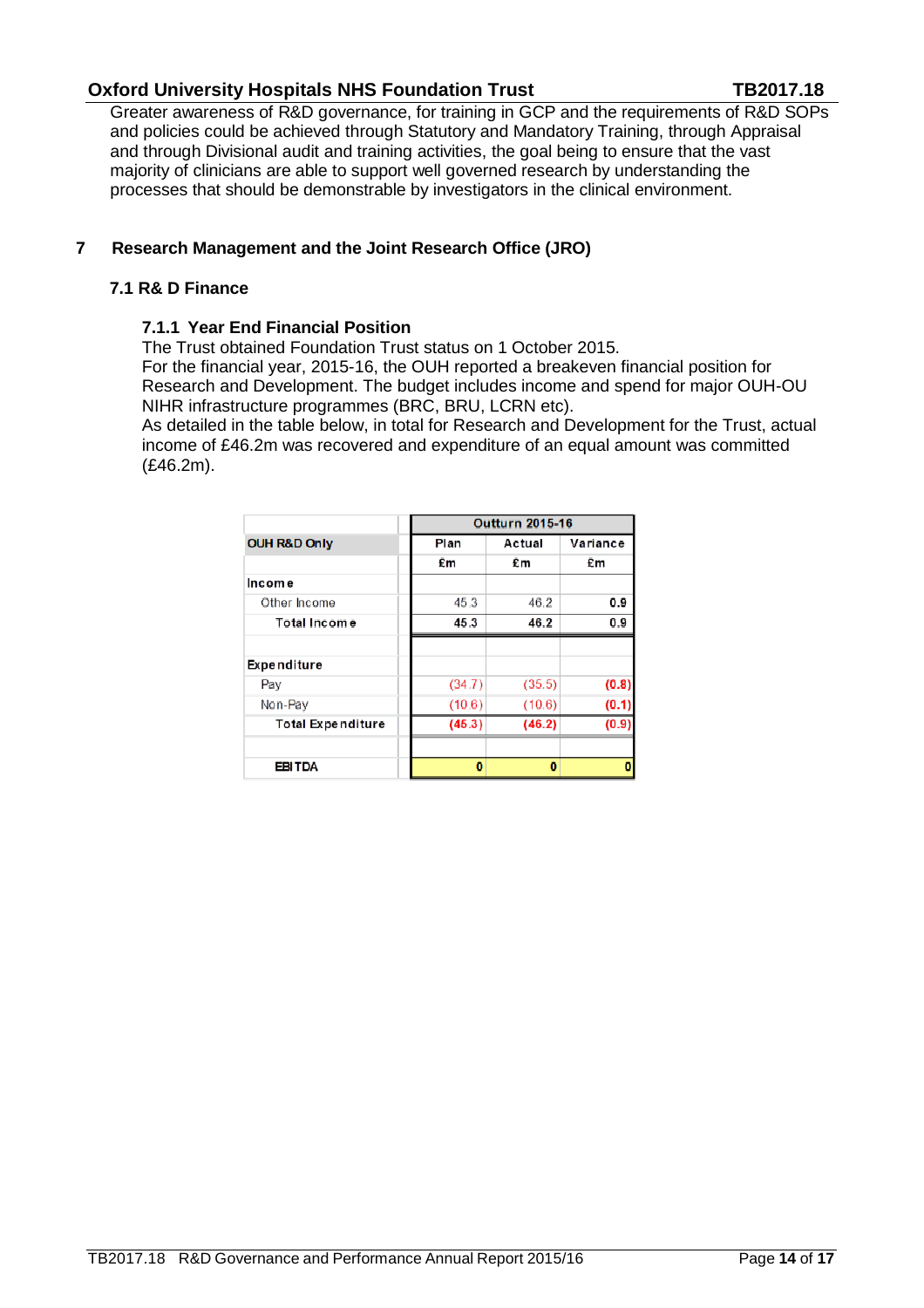## **7.1.2 Financial Planning for 2015-16**

For the financial year, the Trust has set an annual income and expenditure plan of £52.6m for Research and Development. The plan represents:

- NIHR funded schemes of £43.6m (83% of total budget)
- And £9.0m for balances generated from R&D activities and infrastructure costs

The overall plan for 2016-17 reflects:

 A reduction to NIHR funding levels of circa £0.9m from 2015-16. This is due in part to a) known variation in contract values of £0.4m, b) changes to level of market forces factor and RCF applied to LCRN budget and c) a reduction of funding received for Trust Research Capability Funding (see below).

 An annual plan for R&D income and expenditure relating to study/grant activity has been set (£8.0m). A budget was not previously set.

## **7.1.3 Research Capability Funding**

Research Capability Funding (RCF) is allocated to research active NHS organisations in respect of major NIHR programmes, and for the NIHR Senior Investigators associated with the Trust. The Trust has received an annual allocation of £5,471k for the financial year 2016-17.

This funding has been reduced by 5.5% compared to the funding received in 2015-16 (£5,787k). The reduction was not, in any part, due to the due to any performance metric or benchmark, but reflects the pressure on NIHR budgets leading to a reduction in all RCF awards from NIHR this year.

RCF will be used across the OUH-UoO partnership in line with NIHR policy and guidelines.

Funding decisions and commitments against the funding will be managed against the background of potential changes to R&D funding and particularly the transition between BRC2 and BRC3 funding allocations. In managing and minimising any emerging financial risks, it is anticipated that the allocation will be fully committed.

#### **7.2 R&D Recruitment**

The OUH Head of R&D Operations, Dr Christopher Bray commenced employment with the Trust on 5<sup>th</sup> September 2016. He is responsible for the OUH R&D management functions through the Joint Research Office (JRO) and will oversee the delivery of services to facilitate and support high quality clinical and translational research within the OUH-UoO Partnership and its collaborators.

The role of OUH Research and Development Lead has been promoted to Head of Research Governance and will continue to ensure that the Trust is compliant with all relevant research governance legislation and guidance relating to the conduct of clinical trials and research studies, in its role as research sponsor and host organization. The Head of Research Governance will directly be responsible for the leadership and direction of the R&D Governance teams.

These two senior roles will align to establish and lead the effective joint working of R&D teams within the JRO, working closely with the Deputy Director of UoO Research Services.

It is expected that up to three additional R&D Divisional Managers will be recruited to extend the specialist local support provided to all the OUH Divisions, working closely with the JRO.

## **7.3 Accommodation for the Joint Research Office**

The JRO's current accommodation at Block 60, Churchill Hospital is in a poor state of repair and is due to be demolished as part of a major redevelopment plan. OUH does not wish to invest further in the building, so Block 60 therefore needs to be vacated in an orderly manner. OUH has alternative accommodation available now at Unipart House, Cowley and the University (UoO) will have additional accommodation available at Boundary Brook House (BBH) next year. Neither provides an ideal standalone solution to meet either our current or our future needs, but the options for new accommodation also brings significant opportunities for the future development of the JRO.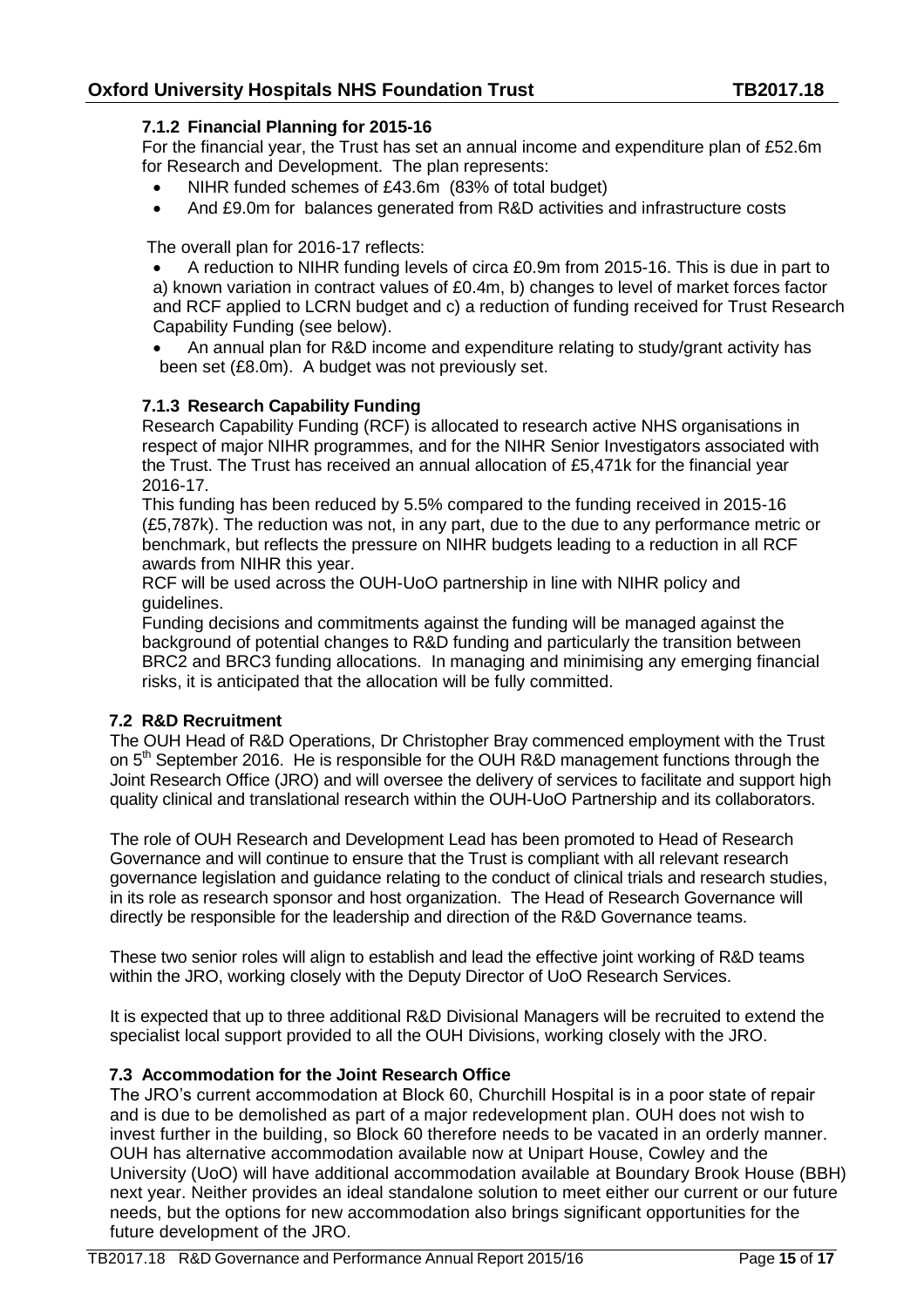Developing a 'Greater JRO' would enable more effective partnership working with other related groups in Oxford including Oxford Health NSH FT, the AHSC and the Thames Valley and South Midlands LCRN (hosted by OUH). This would be facilitated significantly by co-locating these groups. However, it is uncertain whether BBH would be able to accommodate all the staff working in the current JRO, and even if feasible to do so, there would no possibility of further expansion, including those from the other groups expected to join a Greater JRO.

The overall plan is therefore to use both of the buildings available. The JRO's OUH staff will move as soon as possible (by the end of 2016) to Cowley, which will also become the main base for the new groups joining the Greater JRO. The JRO's UoO staff will move to BBH when it becomes available next year. Maintaining the existing effective relationships between OUH and UoO staff, as well as OUH staff and researchers on the clinical campuses will be given a high priority. This will require some new working practices and careful utilisation of the shared facilities that will be available at each site for hot-desking and meetings. Additional resources such as videoconferencing facilities for small group use may also be required at both sites.

## **Recommendation**

The Trust Board is asked to note this report.

**Dr Tony Berendt Medical Director**

**January 2017**

Report prepared by: Professor Keith Channon OUH Director of R&D